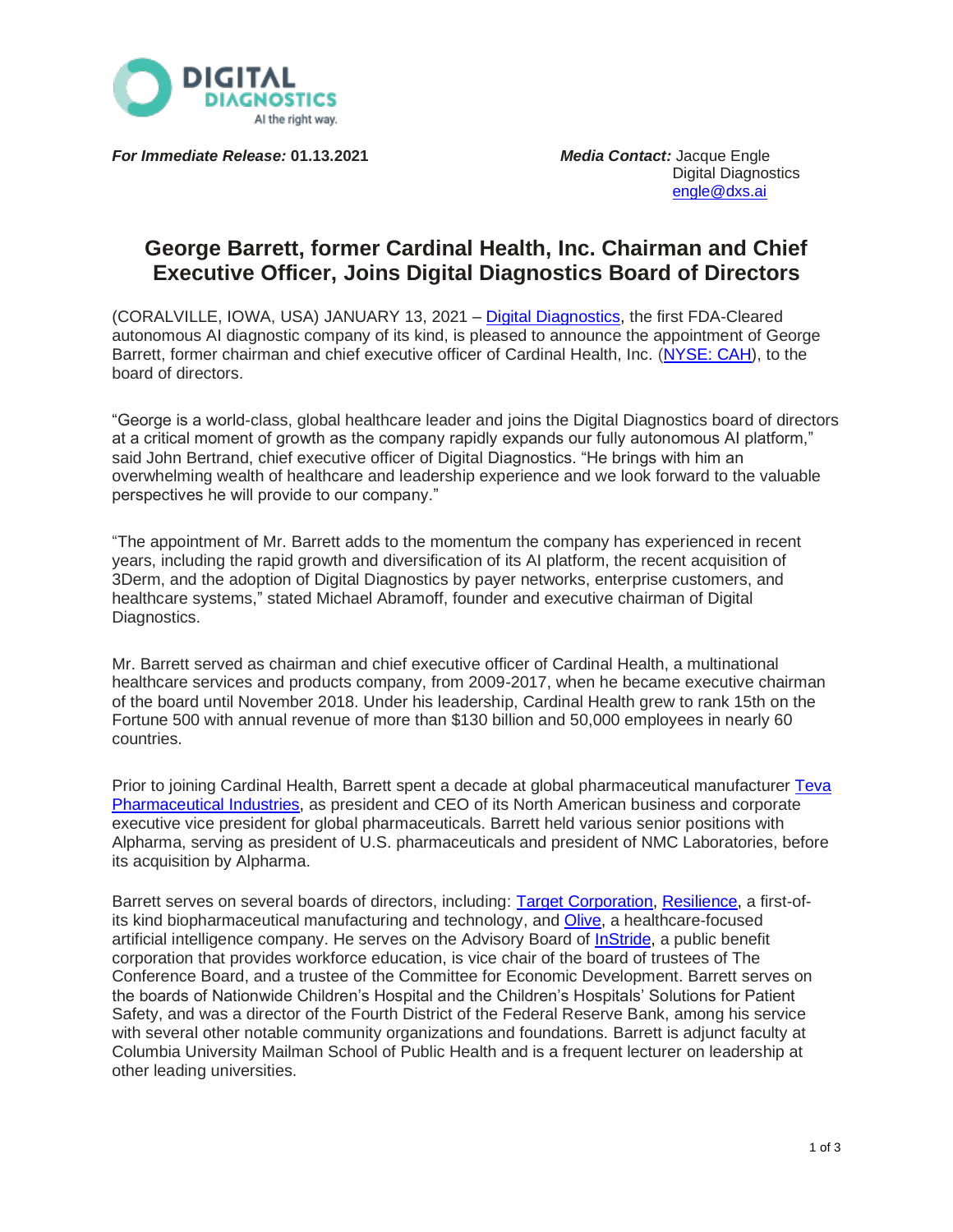

"The technologies of Digital Diagnostics not only improve the diagnosis of complex diseases, but also create the opportunity for more people to have access to care," said George Barrett. "I am excited to be part of the team."

## **In addition to Mr. Barrett, [Digital Diagnostics](https://dxs.ai/about/leadership/) board of directors includes:**

- Michael Abramoff, MD, PhD, Digital Diagnostics, founder and executive chairman of the Board, and The Robert Watzke Professor of Ophthalmology and Visual Sciences at the University of Iowa
- Ambassador Howard Leach, President of Leach Capital, LLC and former United States Ambassador to France
- Senator William H. Frist, MD, nationally recognized heart and lung transplant surgeon, former U.S. Senate Majority Leader
- James Folk, MD, Judith (Gardner) and Donald H. Beisner Professor of Vitreoretinal Diseases and Surgery at the University of Iowa
- Drew Oetting, co-founder and Managing Partner for 8VC
- Lisa Tseng, MD, Executive Vice President UnitedHealth Group
- John Bertrand, Digital Diagnostics, Chief Executive Officer
- Seth Rainford, Digital Diagnostics, President and Chief Operating Officer

## **Instantaneous Diagnosis at the Front Line of Care | The Digital Diagnostics Story**

Digital Diagnostics was founded in 2010 by Michael Abramoff, a practicing, fellowship-trained retina specialist, neuroscientist and computer engineer who developed a unique, patented biomarkerbased approach to build autonomous AI algorithms that perform cognitively complex tasks. These algorithms are integrated into easy-to-use systems that can make instantaneous clinical decisions in which the computer makes the medical decision. To make instantaneous diagnoses, both of Digital Diagnostics products, [IDx-DR](https://dxs.ai/products/idx-dr/idx-dr-overview-2/) and [3DermSpot](https://dxs.ai/products/dermatology/), use high quality images of the eyes and skin coupled with autonomous AI; the system is operated by existing primary care clinic staff.

Digital Diagnostics products are in use by the largest and most prestigious health systems in the U.S. and globally. The company works closely with patient advocacy groups, federal regulators, and other quality of care and ethics-focused stakeholders to enable adoption of autonomous AI.

## **Digital Diagnostics Recent Milestones:**

| February 2018: | IDx-DR receives Breakthrough Device designation from FDA          |
|----------------|-------------------------------------------------------------------|
| April 2018:    | First time FDA issues De Novo authorization for an autonomous AI, |
|                | IDx-DR, in any field of medicine                                  |
| May 2019:      | CPT® Editorial Panel creates the first CPT® category 1 code for   |
|                | autonomous AI, 92229, for the diabetic eye exam.                  |
| December 2019: | American Diabetes Association updates its Standard of Diabetes    |
|                | Care to include autonomous AI for the diabetic eye exam.          |
| January 2020:  | 3DermSpot receives Breakthrough Device designation from FDA.      |